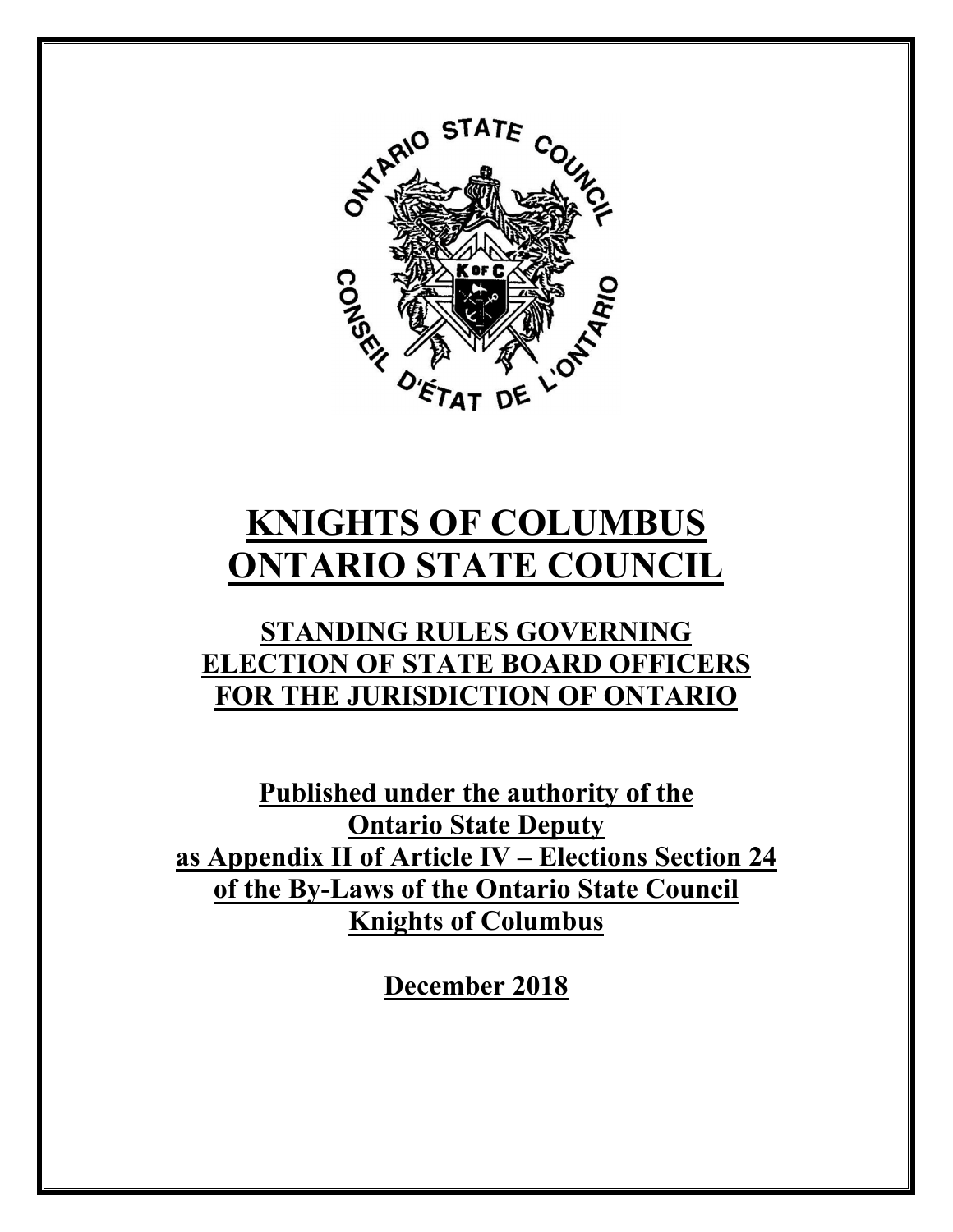## **STANDING RULES GOVERNING ELECTION OF STATE BOARD OFFICERS FOR THE JURISDICTION OF ONTARIO**

### **PREAMBLE**

**In preparing this document, the team assigned to review the election process unanimously agreed that, in order to have an experienced line of succession, candidates should consider election to the position of State Warden and weigh in the option of up to eight years moving through the ranks of State Officers to eventually become State Deputy.** 

#### **I. INTRODUCTION**

**a. The intent of this document is to provide a guide to the policies and procedures regarding the election of State Board Officers in the jurisdiction of Ontario.** 

#### **II. WHEN ELECTIONS CONVENED**

- **a. State Council shall be convened annually between the first day of April to and including the first day of June in each year by the State Deputy for the election of officers, and for the transaction of such business and the enactment of such rules and regulations as may be consistent with the charter and laws of the Supreme Council. (SEC. 13 Charter Constitution & Laws)**
- **b. Until advised to the contrary, the annual meeting of the Ontario State Council will be held on the weekend in May commonly known as the Victoria Day Weekend.**

#### **III. CAMPAIGNING**

- **a. All expenses are the responsibility of the candidate**
- **b. Everyone is expected to exercise good judgment in all activities involving the election of State Officers in keeping with the spirit and intent of fraternity within the laws and regulations of the Order.**
- **c. Candidates have a maximum limit of \$2,000 (applicable taxes) for their electoral expenses. These expenses include in kind gifts, printed materials, t-shirts, buttons, etc. A report of their expenses must be filed no later than June 15th to the State Office. Candidates and elected officers not reporting their expenses by the deadline will forfeit any office won in the election, is ineligible to be elected and may not be appointed to any office until after the next election.**
- **d. Campaigning can be done anywhere in the jurisdiction of Ontario.**
- **e. Candidates may speak at the Diocesan Association / Zone meetings.**
- **f. Candidates** *SHALL NOT* **REQUEST ENDORSEMENT FROM State Board Officers or Chairmen,** *NOR* **may they use their name(s) in election related correspondence.**
- **g. Where a State Chairman is a candidate, he will be allowed to present his portfolios to the annual Convention at the pre-established times.**
- **h. It is the responsibility of each candidate to ensure that anyone advocating his candidacy also complies with these guidelines. As honorable men, Catholic gentlemen and brother Knights of Columbus, it is our belief that the consciences of all involved will assure a fair and fraternal process that will further strengthen the Ontario State Council.**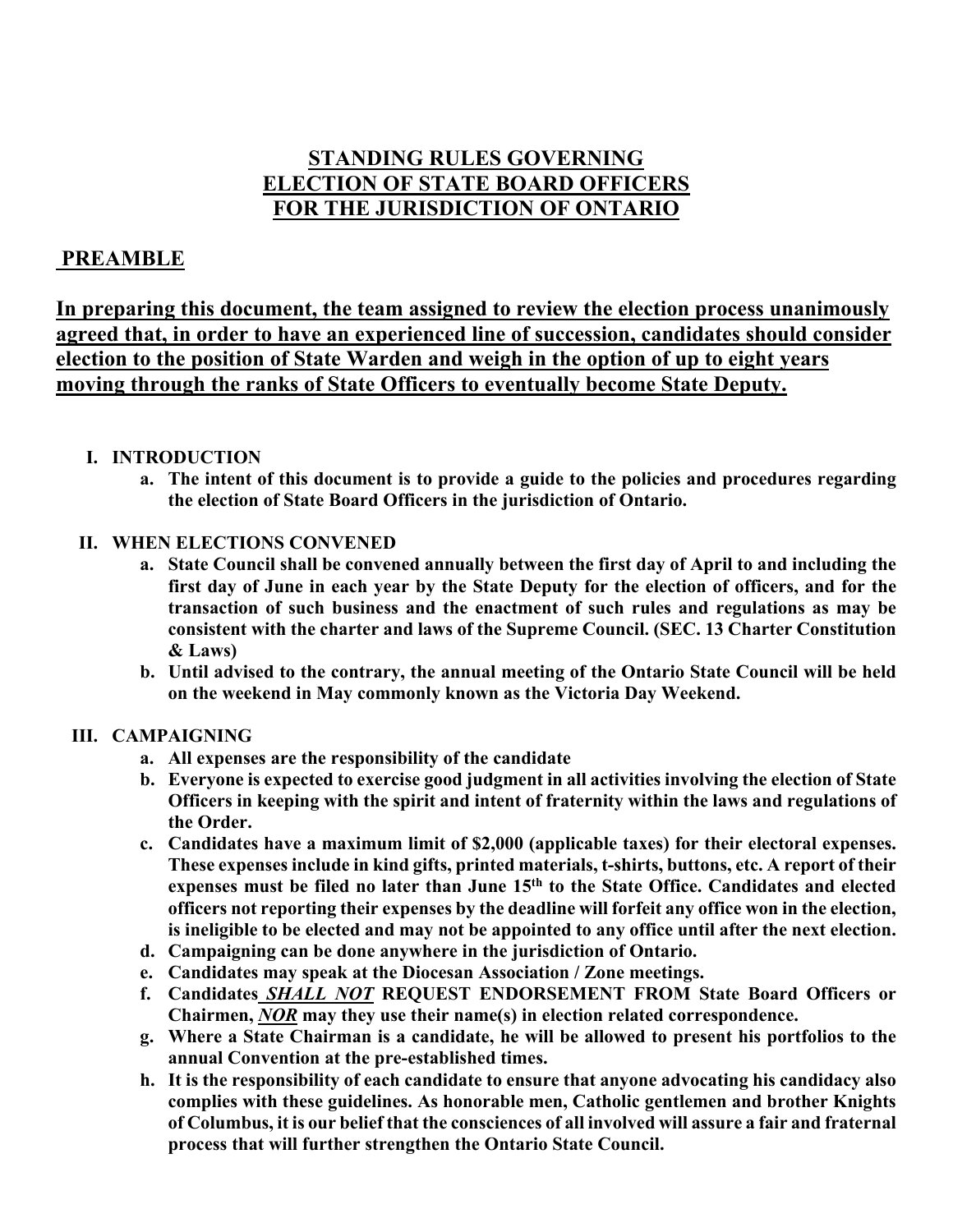#### **IV. CAMPAIGN ADVERTISING**

- **a. One mail out of campaign material will be sent by the State Office. Candidates and their supporters wishing to send out a flyer/resume, must send it to the State Office no later than April 1st of each year. The format will be as prescribed by the Board; no variations are allowed. No material can be sent after the deadline. If desired, a candidate may provide information translated at their own expense.**
- **b. This mail out will also be posted on the State website after April 2.**
- **c. Candidates are permitted to send to Councils or members any flyers, resumes, or mass electronic communications announcing or supporting their candidacy.**
- **d. All advertising will be done in a positive manner.**
- **e. No banners or advertisement will be posted in the meeting / breakout rooms.**
- **f. Distribution of advertisements is forbidden during religious ceremonies.**
- **g. Documents may be distributed at the entrance of the meeting / breakout rooms** *only with prior permission* **of the State Deputy.**
- **h. A table will be provided to each candidate at the Convention on which he may place a display.**
- **i. In accordance with hotel regulations, banners and posters are** *NOT* **to be hung on doors or walls in conference rooms or hotel rooms or suites.**

#### **V. HOSPITALITY SUITES**

- **a. Candidates are not permitted to host a hospitality suite. Councils are not permitted to host a hospitality suite in support of a candidate for State Office.**
- **b. Candidates can visit hospitality suites of other Councils, but they are not allowed to use this as a venue to campaign. No buttons, flyers, t-shirts advertising the candidate are permitted to be distributed in Council hospitality suites. While in the Hospitality Suites candidates may not give speeches.**
- **c. The State Board will assign an area and time, where candidates may set up their tables to campaign. Delegates may visit this area to meet the candidate.**

#### **VI. ELECTION PROCESS**

- **a. The election of State Board Officers will be conducted by the Immediate Past State Deputy under the authority of the State Deputy in accordance with the Charter, Constitution and Laws of the Order and the By Laws of Ontario State Council.**
- **b. Candidates wishing to run for the State Board may file their nomination papers with the**  State Office no earlier then January 1<sup>st</sup>. Only then, a candidate can start his campaigning.
- **c. One mail out to Councils will be done ALSO by the State Board.**
- **d. In order to have materials sent in that mailing, nomination forms and campaign materials must be received at the State Office by April 1st**
- **e. Once nomination is received, the candidates name and photo will be placed on the State Website. (Candidate to provide photo)**
- **f. Upon the start of elections at the Convention, the nominator will announce his name, position and council affiliation and will have a maximum of 2 minutes in which to propose his candidate.**
- **g. The seconder of the nomination will only be permitted enough time to announce his name, position council affiliation and acknowledge his seconding of the candidate.**
- **h. Once all of the nominators have finished their remarks in relation to their Candidates, candidates will be given a maximum of 5 minutes to address the meeting. Candidates will be asked to speak in random order by a draw of names. If candidate needs to make a speech for a second office, he will be allotted 2 minutes for the second speech.**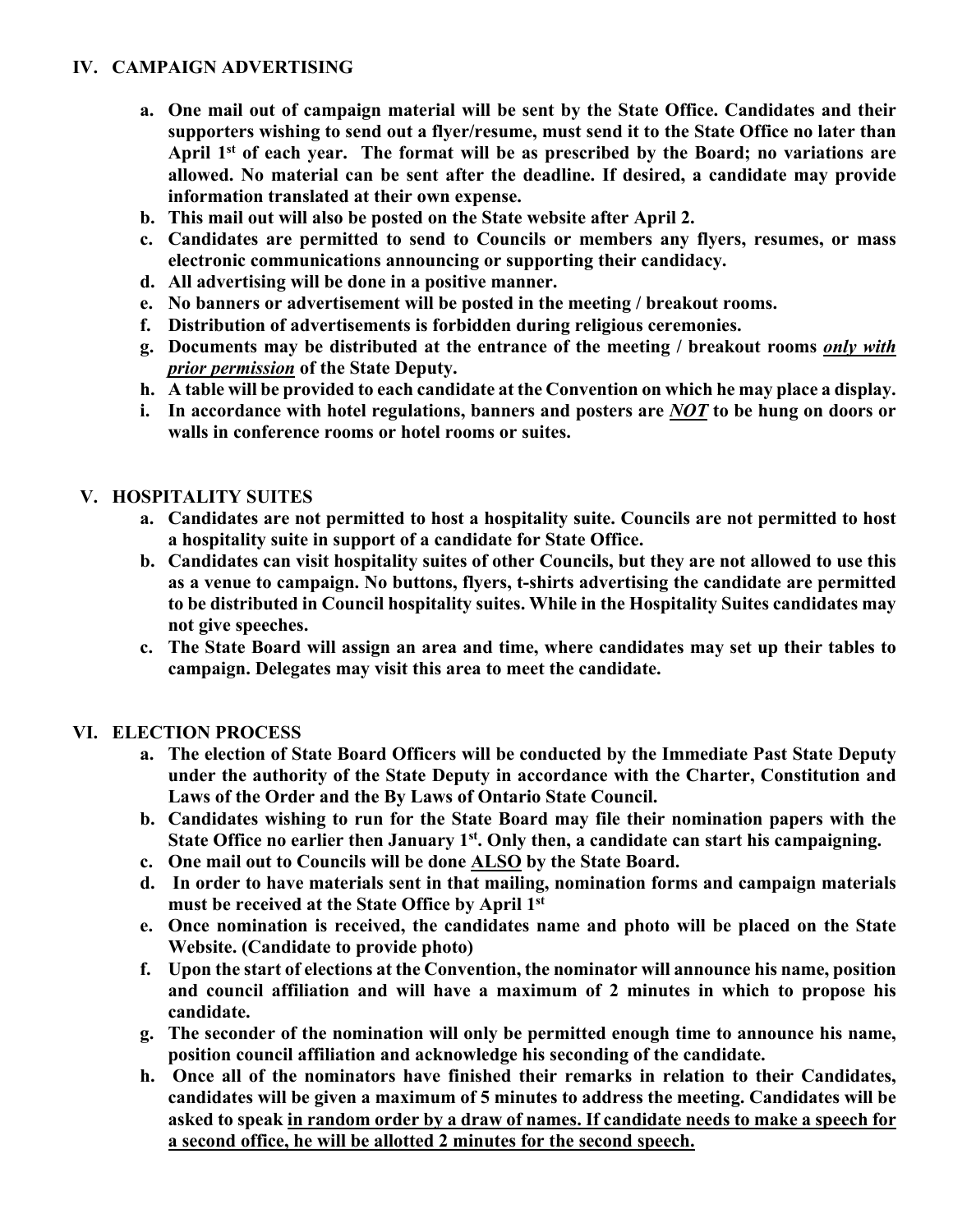- **i. Candidates must be nominated in writing on the proper form prior to closing of nominations for all positions for which he has an interest.**
- **j. Voting will be conducted at the business session following nominations or as designated by the State Deputy. No proxy votes.**
- **k. Voting will take place by secret ballot. Delegates will write the name of the candidate on their ballot. The names of the candidates will be listed in the voting booth in alphabetical order.**
- **l. No campaigning will be permitted in the waiting line when delegates are in line to vote, and business area.**
- **m. Each candidate can appoint a scrutineer to observe the counting of the ballots. Scrutineers will observe the process but are not permitted to participate in the counting of the ballots. Once inside the room where the ballots are counted they will not be permitted to leave until the results of the ballot have been announced to the Convention.**
- **n. Prior to the voting at least three tellers shall be appointed to count the ballots and report the results to the Immediate Past State Deputy. These tellers shall be Past State Deputies as appointed by the State Deputy. If there is less, then 3 PSD present the IPSD will appoint a replacement.**
- **o. Calls for office. Three calls for nominations will take place as follows: 1st call at District Deputies meeting in December, 2nd call February 1st and the 3rd call March 15th at noon.**
- **p. Nominations will be closed at 12 noon on April 1st.**

#### **VII. WHO MAY VOTE**

- **a. Only accredited delegates in possession of a valid voting card may vote.**
- **b. Councils represented by two delegates at the Convention are entitled to two votes.**
- **c. Councils sending one delegate are entitled to two votes cast by their single delegate provided he is in possession of the two voting cards for his Council.** *(This will be determined prior to the Convention by a vote by the majority of the Councils in the jurisdiction)*
- **d. District Deputies and PSD may not possess a voting card, and do not have the right to vote. District Deputies and PSD can move and discuss motions, but voting remains the responsibility of delegates.**
- **e. Delegates of Councils which are in arrears for current or prior annual state per capita fees will not be accredited.**

#### **VIII. SEQUENCE OF ELECTION**

**a. The voting will be carried out first for the position of State Deputy, followed by State Secretary, State Treasurer, State Advocate and State Warden.** 

#### **IX. WHAT CONSTITUTES ELECTION**

- **a. At the close of nominations for any position, should there be only one nominee, that person will be declared elected by acclamation.**
- **b. At the close of nominations for any position, should there be more than one nominee; election to that position will be accomplished by a candidate gaining a simple majority of 50% plus 1 vote of the eligible ballots cast.**
- **c. If no candidate achieves a simple majority of 50% plus 1 vote of the eligible ballots cast on any ballot, then, in addition to the candidate who received the least number of votes being dropped, all those candidates who receive 10% or less of the votes cast, will be dropped from the subsequent ballot.**